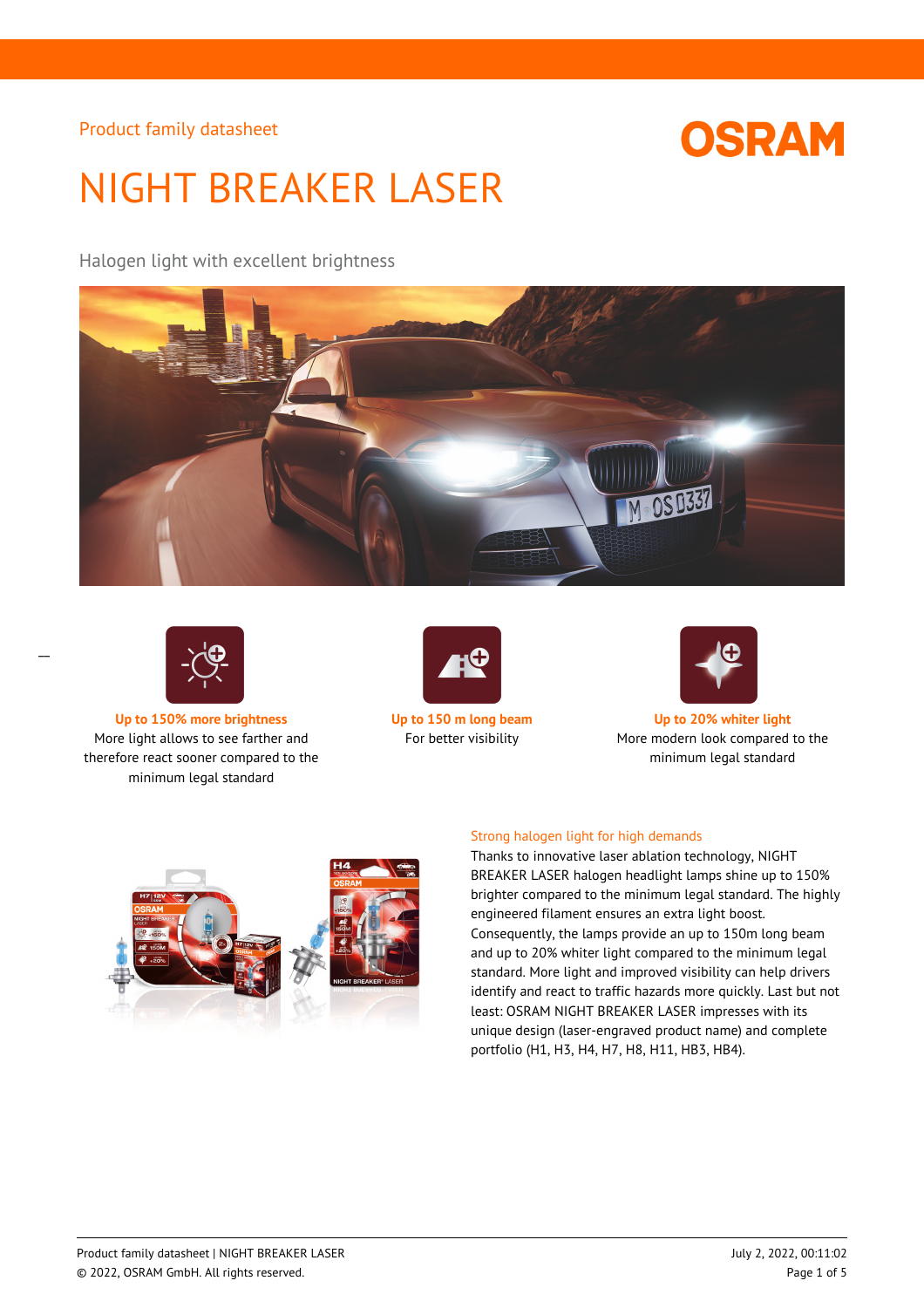## Technical data

|                            | <b>Product information</b> |                                                       | <b>Electrical data</b>  |                           |                           |                        | Photom<br>etrical<br>data    |
|----------------------------|----------------------------|-------------------------------------------------------|-------------------------|---------------------------|---------------------------|------------------------|------------------------------|
| <b>Product description</b> | Order<br>reference         | <b>Application (Category</b><br>and Product specific) | <b>Power</b><br>input   | <b>Nominal</b><br>voltage | <b>Nominal</b><br>wattage | <b>Test</b><br>voltage | Luminou<br>s flux            |
| NIGHT BREAKER LASER H1     | 64150NL                    | Halogen headlight<br>lamp                             | 68 W $^{1}$             | 12.0 V                    | 55.00 W                   | 13.2 V                 | 1550 lm                      |
| NIGHT BREAKER LASER H3     | 64151NL                    | Halogen headlight<br>lamp                             | $68 W^{1}$              | 12.0 V                    | 55.00 W                   | 13.2 V                 | 1450 lm                      |
| NIGHT BREAKER LASER H4     | 64193NL                    | Halogen headlight<br>lamp                             | 75/68<br>W <sup>1</sup> | 12.0 V                    | 60/55 W                   | 13.2 V                 | 1650/10<br>$00 \, \text{Im}$ |
| NIGHT BREAKER LASER H7     | 64210NL                    | Halogen headlight<br>lamp                             | 58 W <sup>1)</sup>      | 12.0 V                    | 55.00 W                   | 13.2 V                 | 1500 lm                      |
| NIGHT BREAKER LASER H8     | 64212NL                    | Halogen headlight<br>lamp                             | 43 W <sup>1)</sup>      | 12.0 V                    | 35.00 W                   | 13.2 V                 | 800 lm                       |
| NIGHT BREAKER LASER H11    | 64211NL                    | Halogen headlight<br>lamp                             | 62 W <sup>1)</sup>      | 12.0 V                    | 55.00 W                   | 13.2 V                 | 1350 lm                      |
| NIGHT BREAKER LASER HB3    | 9005NL                     | Halogen headlight<br>lamp                             | 73 W <sup>1</sup>       | 12.0 V                    | 60.00 W                   | 13.2 V                 | 1700 lm                      |
| NIGHT BREAKER LASER HB4    | 9006NL                     | Halogen headlight<br>lamp                             | 62 W $^{1}$             | 12.0V                     | 51.00 W                   | 13.2 V                 | 1000 lm                      |

|                            |                                      | <b>Dimensions</b><br>& weight | Lifespan              |                      | <b>Capabilities</b> | <b>Certificates</b><br>&<br>standards |
|----------------------------|--------------------------------------|-------------------------------|-----------------------|----------------------|---------------------|---------------------------------------|
| <b>Product description</b> | <b>Luminous</b><br>flux<br>tolerance | <b>Diameter</b>               | Lifespan<br><b>B3</b> | Lifespan<br>Τc       | <b>Technology</b>   | <b>ECE</b><br>category                |
| NIGHT BREAKER LASER H1     | ±15%                                 | $9 \text{ mm}$                | 150h                  | 300 h                | <b>HAL</b>          | H1                                    |
| NIGHT BREAKER LASER H3     | ±15%                                 | $12.0$ mm                     | 150h                  | 300 h                | <b>HAL</b>          | H <sub>3</sub>                        |
| NIGHT BREAKER LASER H4     | ±12/±15<br>%                         | 13.0 mm                       | 80 / 200 h<br>2)      | 160/<br>400 h $^{2}$ | 3)<br>HAL           | H4                                    |
| NIGHT BREAKER LASER H7     | ±10%                                 | $12.0$ mm                     | 150h                  | 250 h                | 3)<br>HAL           | H7                                    |
| NIGHT BREAKER LASER H8     | ±15%                                 | $12.0$ mm                     | 250 h                 | 400 h                | <b>HAL</b>          | H <sub>8</sub>                        |
| NIGHT BREAKER LASER H11    | ±10%                                 | $12.0$ mm                     | 150h                  | 250h                 | <b>HAL</b>          | H11                                   |
| NIGHT BREAKER LASER HB3    | ±12%                                 | $12.0$ mm                     | 110 h                 | 210 h                | <b>HAL</b>          | HB <sub>3</sub>                       |
| NIGHT BREAKER LASER HB4    | ±15%                                 | $12.0$ mm                     | 270 h                 | 500 h                | <b>HAL</b>          | HB4                                   |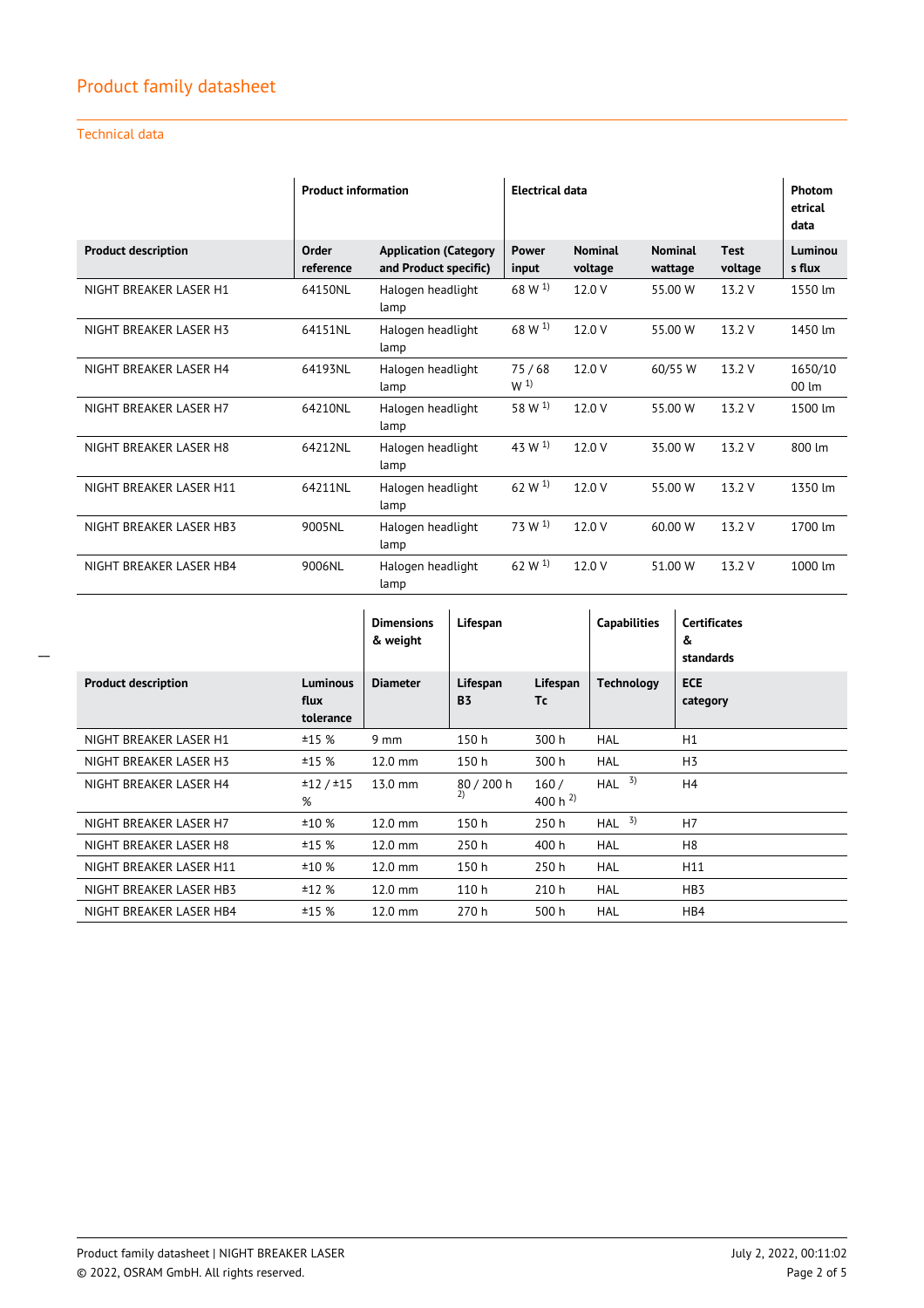|                            | <b>Environmental information</b><br>Information according Art. 33 of EU Regulation (EC) 1907/2006 (REACh) |                                      |                                      |                                                   |  |  |  |
|----------------------------|-----------------------------------------------------------------------------------------------------------|--------------------------------------|--------------------------------------|---------------------------------------------------|--|--|--|
| <b>Product description</b> | <b>Date of Declaration</b>                                                                                | <b>Primary Article</b><br>Identifier | <b>Candidate List</b><br>Substance 1 | <b>Declaration No. in</b><br><b>SCIP database</b> |  |  |  |
| NIGHT BREAKER LASER H1     | 25-04-2022                                                                                                | 4052899991538                        | No declarable                        | In work                                           |  |  |  |
|                            |                                                                                                           | 4052899991491                        | substances contained                 |                                                   |  |  |  |
|                            |                                                                                                           | 4052899990944                        |                                      |                                                   |  |  |  |
|                            |                                                                                                           | 4052899991477                        |                                      |                                                   |  |  |  |
|                            |                                                                                                           | 4052899991453                        |                                      |                                                   |  |  |  |
|                            |                                                                                                           | 4052899990906                        |                                      |                                                   |  |  |  |
|                            |                                                                                                           | 4058075141513                        |                                      |                                                   |  |  |  |
|                            |                                                                                                           | 4052899991309                        |                                      |                                                   |  |  |  |
|                            |                                                                                                           | 4052899998995                        |                                      |                                                   |  |  |  |
|                            |                                                                                                           | 4062172114936                        |                                      |                                                   |  |  |  |
|                            |                                                                                                           | 4062172114899                        |                                      |                                                   |  |  |  |
|                            |                                                                                                           | 4062172159289                        |                                      |                                                   |  |  |  |
|                            |                                                                                                           | 4062172159241                        |                                      |                                                   |  |  |  |
|                            |                                                                                                           | 4062172256940                        |                                      |                                                   |  |  |  |
| NIGHT BREAKER LASER H3     | 25-04-2022                                                                                                | 4052899991637                        | No declarable                        | In work                                           |  |  |  |
|                            |                                                                                                           | 4052899991002                        | substances contained                 |                                                   |  |  |  |
|                            |                                                                                                           | 4052899991552                        |                                      |                                                   |  |  |  |
|                            |                                                                                                           | 4052899990982                        |                                      |                                                   |  |  |  |
|                            |                                                                                                           | 4052899991330                        |                                      |                                                   |  |  |  |
|                            |                                                                                                           | 4058075141551                        |                                      |                                                   |  |  |  |
|                            |                                                                                                           | 4052899999008                        |                                      |                                                   |  |  |  |
|                            |                                                                                                           | 4062172114912                        |                                      |                                                   |  |  |  |
|                            |                                                                                                           | 4062172159265                        |                                      |                                                   |  |  |  |
|                            |                                                                                                           | 4062172257039                        |                                      |                                                   |  |  |  |
|                            |                                                                                                           | 4052899991613                        |                                      |                                                   |  |  |  |
|                            |                                                                                                           | 4052899991590                        |                                      |                                                   |  |  |  |
| NIGHT BREAKER LASER H4     | 25-04-2022                                                                                                | 4052899991736                        | No declarable                        | In work                                           |  |  |  |
|                            |                                                                                                           | 4052899991101                        | substances contained                 |                                                   |  |  |  |
|                            |                                                                                                           | 4052899991675                        |                                      |                                                   |  |  |  |
|                            |                                                                                                           | 4052899991651                        |                                      |                                                   |  |  |  |
|                            |                                                                                                           | 4052899991064                        |                                      |                                                   |  |  |  |
|                            |                                                                                                           | 4052899578890                        |                                      |                                                   |  |  |  |
|                            |                                                                                                           | 4052899991361                        |                                      |                                                   |  |  |  |
|                            |                                                                                                           | 40528999989571                       |                                      |                                                   |  |  |  |
|                            |                                                                                                           | 4052899593671                        |                                      |                                                   |  |  |  |
|                            |                                                                                                           | 4062172114431                        |                                      |                                                   |  |  |  |
|                            |                                                                                                           | 4062172114318                        |                                      |                                                   |  |  |  |
|                            |                                                                                                           | 4052899991712                        |                                      |                                                   |  |  |  |
|                            |                                                                                                           |                                      |                                      |                                                   |  |  |  |
| NIGHT BREAKER LASER H7     | 03-06-2022                                                                                                | 4052899991774                        | No declarable                        | In work                                           |  |  |  |
|                            |                                                                                                           | 4052899991750                        | substances contained                 |                                                   |  |  |  |
|                            |                                                                                                           | 4052899991149  <br>4052899579163     |                                      |                                                   |  |  |  |
|                            |                                                                                                           | 4052899991392                        |                                      |                                                   |  |  |  |
|                            |                                                                                                           | 4052899991835                        |                                      |                                                   |  |  |  |
|                            |                                                                                                           | 4052899991798                        |                                      |                                                   |  |  |  |
|                            |                                                                                                           |                                      |                                      |                                                   |  |  |  |
|                            |                                                                                                           | 4052899998971                        |                                      |                                                   |  |  |  |
|                            |                                                                                                           | 4052899593657                        |                                      |                                                   |  |  |  |
|                            |                                                                                                           | 4062172114455                        |                                      |                                                   |  |  |  |
|                            |                                                                                                           | 4062172114332                        |                                      |                                                   |  |  |  |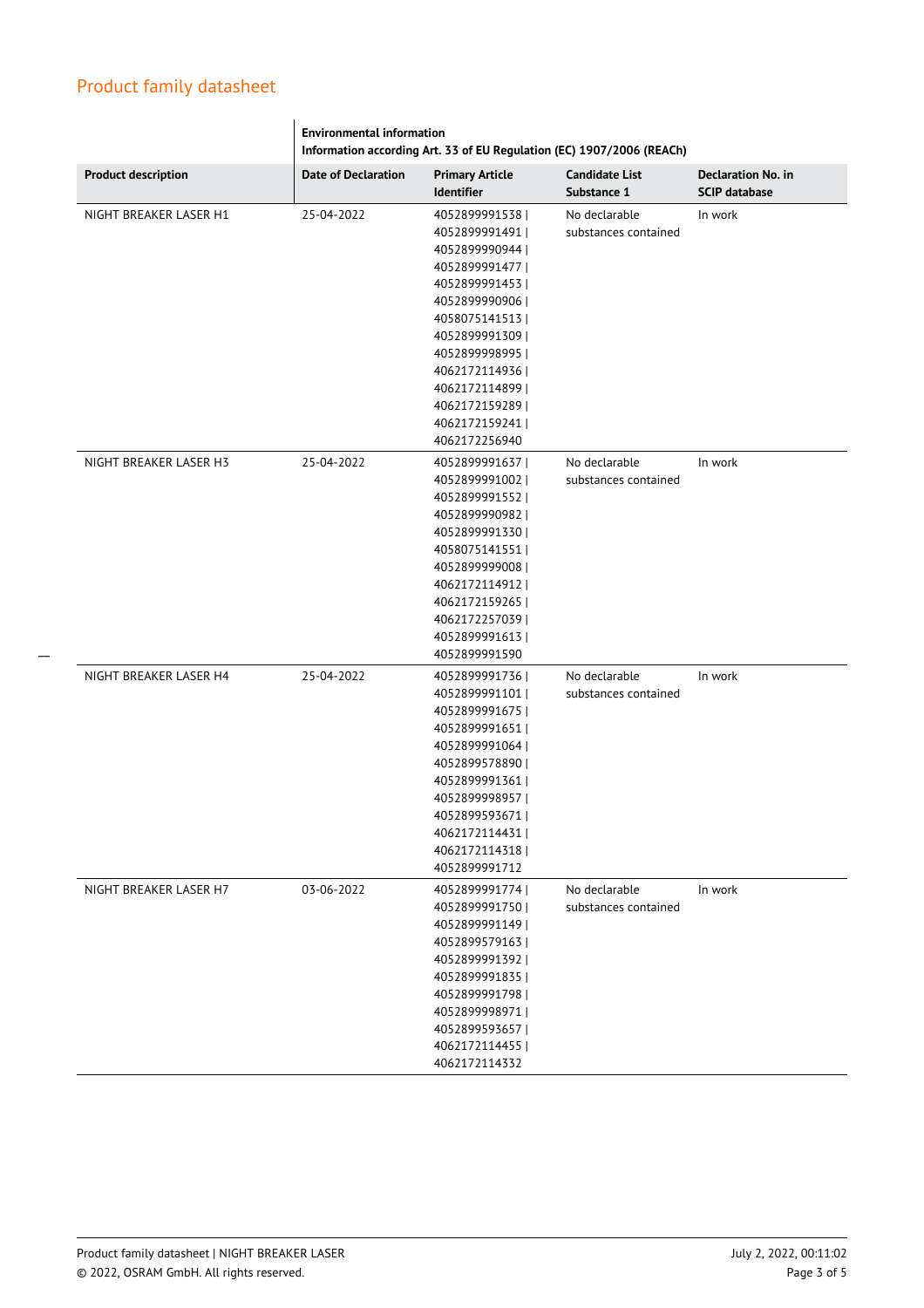|                            | <b>Environmental information</b><br>Information according Art. 33 of EU Regulation (EC) 1907/2006 (REACh) |                                                                                                                                                                                                                                                                           |                                       |                                                   |  |
|----------------------------|-----------------------------------------------------------------------------------------------------------|---------------------------------------------------------------------------------------------------------------------------------------------------------------------------------------------------------------------------------------------------------------------------|---------------------------------------|---------------------------------------------------|--|
| <b>Product description</b> | <b>Date of Declaration</b>                                                                                | <b>Primary Article</b><br><b>Identifier</b>                                                                                                                                                                                                                               | <b>Candidate List</b><br>Substance 1  | <b>Declaration No. in</b><br><b>SCIP database</b> |  |
| NIGHT BREAKER LASER H8     | 24-06-2022                                                                                                | 4052899991972<br>4052899991958  <br>4052899579200  <br>4052899998827  <br>4052899998919  <br>4062172114370<br>4052899991996<br>4052899992016                                                                                                                              | No declarable<br>substances contained | In work                                           |  |
| NIGHT BREAKER LASER H11    | 11-02-2022                                                                                                | 4052899991873<br>4052899991248  <br>4052899991224<br>4052899579125  <br>4052899991422  <br>4052899991934<br>4052899991286  <br>4052899991262  <br>4052899999015  <br>4062172114479  <br>4062172114356<br>4062172131384<br>4052899991897<br>4052899991859<br>4052899991910 | No declarable<br>substances contained | In work                                           |  |
| NIGHT BREAKER LASER HB3    | 28-01-2022                                                                                                | 4052899999022  <br>4052899992115  <br>4052899992078  <br>4052899992054<br>4052899992030  <br>4052899998858  <br>40528995779781<br>4062172114394  <br>4052899992092                                                                                                        | No declarable<br>substances contained | In work                                           |  |
| NIGHT BREAKER LASER HB4    | 20-05-2022                                                                                                | 4052899999039<br>4052899992214<br>4052899992191  <br>4052899992177  <br>4052899992153<br>40528999988891<br>40528995779921<br>4062172114417  <br>4062172258074                                                                                                             | No declarable<br>substances contained | In work                                           |  |

 $\overline{\phantom{a}}$ 

1) Maximum

2) Filament 1

3) Halogen lamp